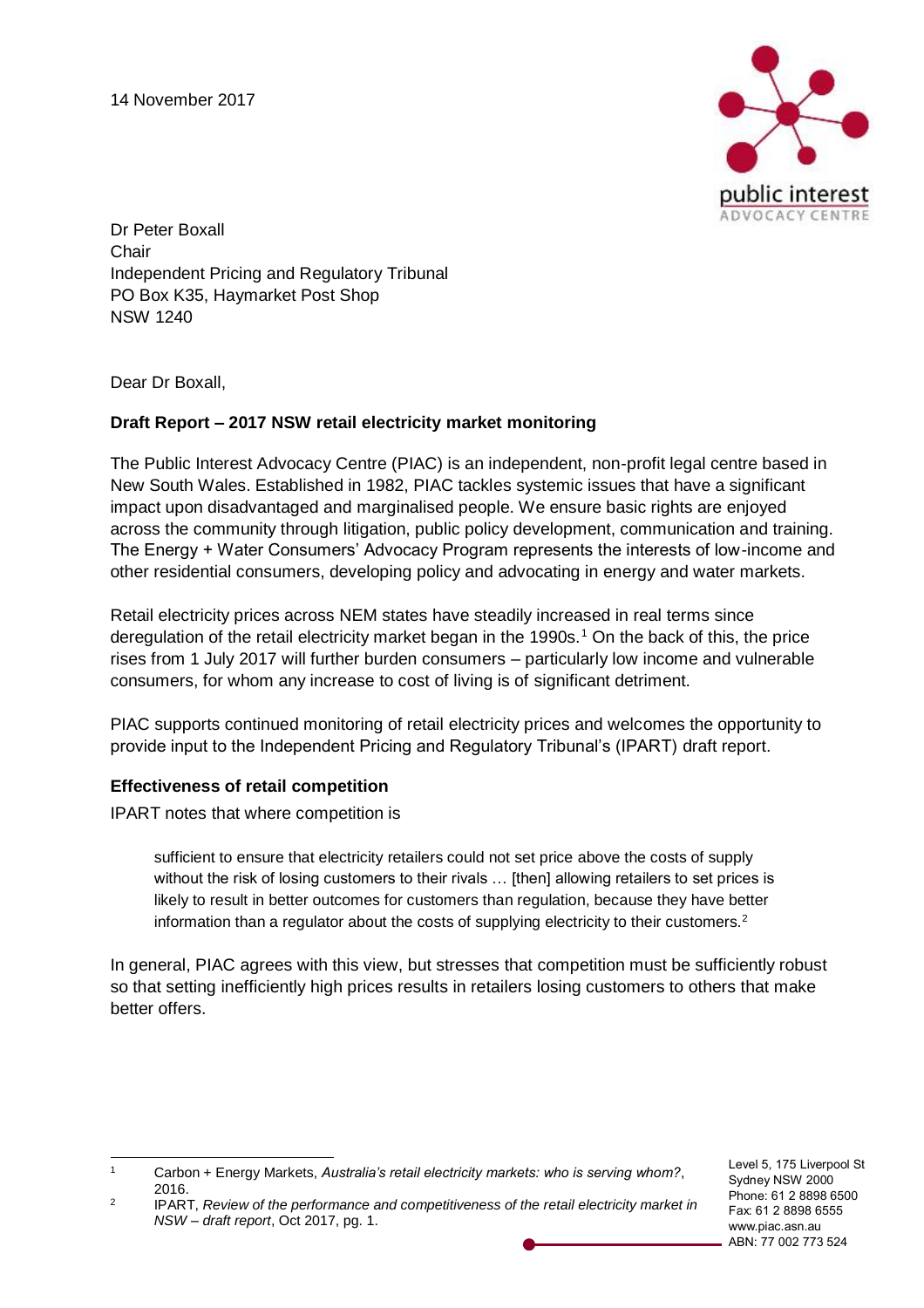Given the findings of reports examining the profit margins that electricity retailers appear to be earning, such as those by  $\text{CME}^3$  and the Grattan Institute<sup>4</sup>, PIAC questions whether this condition is met in NSW.

A competitive market is not an end of itself. Instead, the goal must always be to achieve acceptable consumer outcomes, and a competitive market is just one of a number of ways to achieve this. Arguably, for example, the outcome of more affordable energy is being better achieved in the ACT and Tasmania, which lack competition altogether, than in NSW. Victoria, on the other hand, has more affordable (or at least less unaffordable) energy than NSW due to lower network costs, yet has the highest retail margins in the entire NEM, suggesting less effective retail competition.

In particular, PIAC advocates for a state where access to essential energy services is no longer a source of hardship or distress for consumers.

### **Consumers and the changing energy market**

Until this decade, energy consumers could very broadly be categorised into 'haves' and 'have nots'; they could either afford energy, and had some tools to limit their usage if they so desired, or they could not.

Since then, deregulation, the emergence of competition, innovation (particularly in relation to behind-the-meter technology), and the escalation of energy prices have created the need for consumers to be thought of differently to just these two cohorts. In addition to social advantage, a consumer's level of engagement with the energy market now has a material impact on their energy outcomes.

An engaged consumer may be able to minimise their energy bills through a combination of moving between retailers (retail churn), behind-the-meter technologies, and ongoing engagement in the form of paying their bills on time to access discounts. Conversely, a consumer that is not engaged, or is financially disadvantaged, is likely to consume more energy from the grid, which is purchased from a retailer to whom they pay a higher price by not accessing the cheapest deals.

PIAC considers that aspects of engagement and advantage are far from mutually inclusive, hence consumers should be thought of in four cohorts for the purpose of understanding and measuring market outcomes, such as those sought through consumer protections and promoting competition for all consumers.

 $\overline{3}$ <sup>3</sup> Carbon + Energy Markets, *Australia's retail electricity markets*, 2016.

<sup>4</sup> Tony Wood and David Blowers, "Price Shock: is the retail electricity market failing consumers?" *Grattan Institute Report No. 2017-04*, 2017, pg. 3.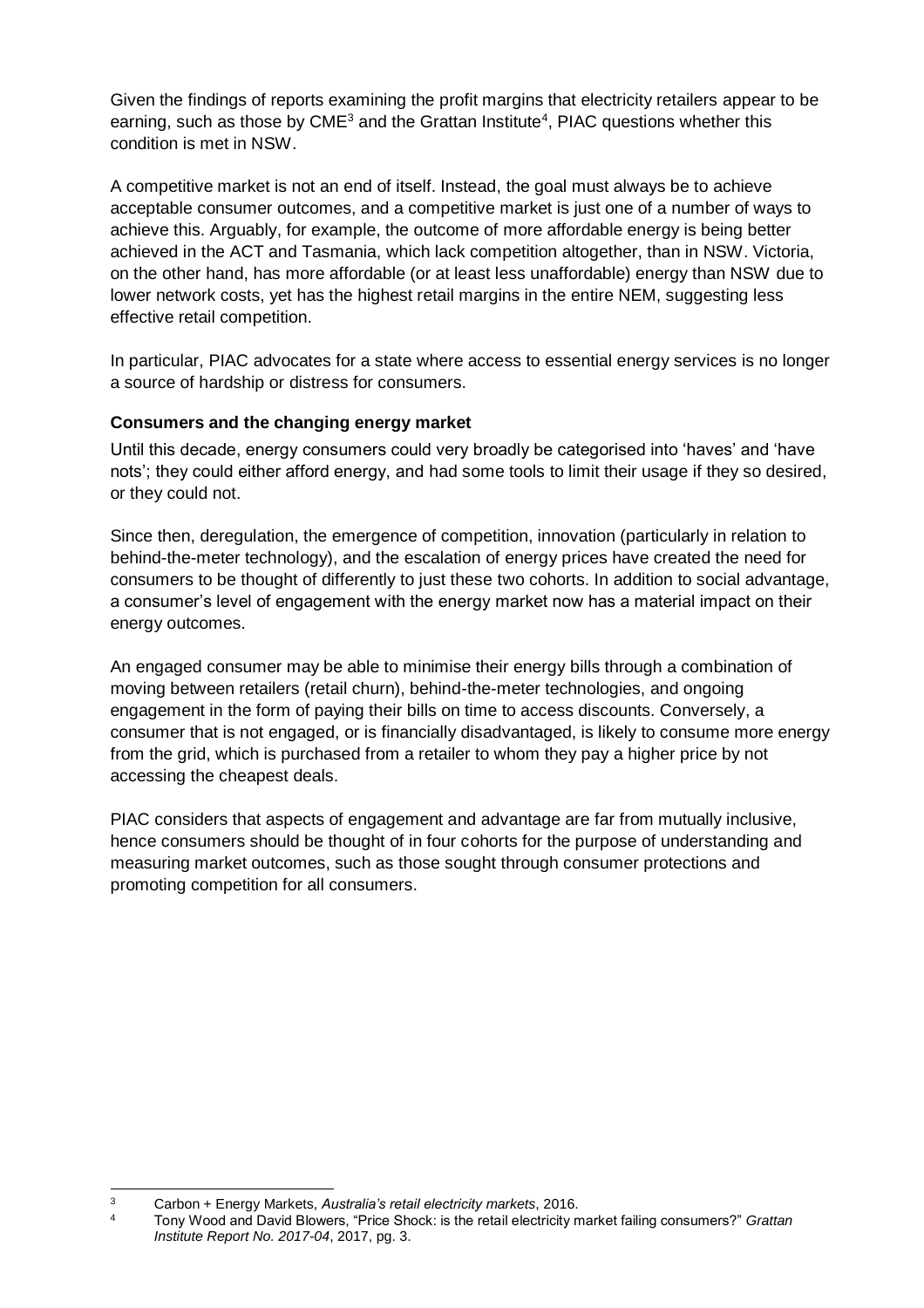*Figure 1: Current consumer cohorts*



Increasing level of engagement

The four cohorts are:

- **Advantaged/able, not engaged (AN)** This consumer cohort is disengaged from the energy market. While they do experience the detriment of disengagement through suboptimal retail contracts, their relative social advantage means that they are usually able to absorb the financial detriment associated with these contracts. On the other hand, while these consumers are more able to absorb the detriment associated with their lack of engagement, currently they are effectively being punished with inefficiently high bills in a way their engaged counterparts are not. Many are also at risk of falling into the DN cohort if their circumstances change, and consumer protections need to cater to this risk. **Example 19 (CAN)**<br>
The creasing level of engagement<br>
Example 2020<br>
Movembers are:<br>
Advantaged/able, not engaged (AN) – This consumer cohort is disengaged from the<br>
morphy market UNIie they do sportions the detirment assoc
- **Disadvantaged/vulnerable, not engaged (DN)** This consumer cohort is likely to have the worst energy outcomes. The combination of energy market disengagement and relative social disadvantage means that these consumers are unable and/or unlikely to take advantage of new energy technology or beneficial market contracts from energy retailers. They may use large volumes of high-priced energy that they are unable to afford.

Competition frameworks should support them having the opportunity to benefit from engagement, but it is critical that supporting frameworks, including protections and concessions, should not require them to be engaged or assume that is an option for them. The goal should be to move people from the DN cohort to the AN cohort, while giving them the opportunity to move to the AE (or at least the DE) cohort but not obliging them to do so.

• **Advantaged/able, engaged (AE)** – This energy consumer cohort is the only one broadly getting good outcomes from competition today. The combination of energy market engagement and relative social advantage means these consumers choose, and can afford, to be adopters of energy technology such as solar PV, energy storage and demand management systems. Furthermore, their engagement with energy means they are likely to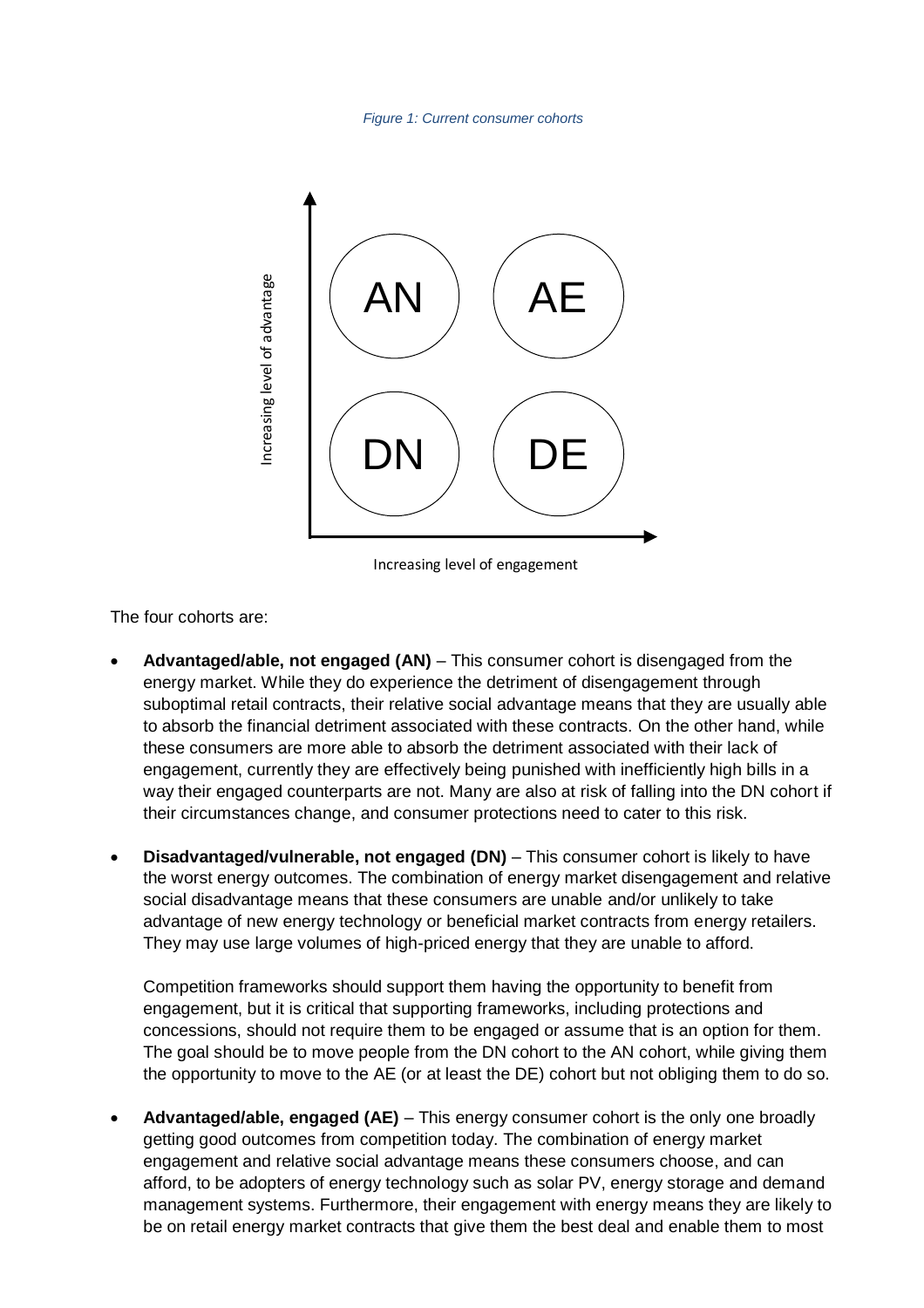effectively use this technology. Competitive opportunities for these consumers should be encouraged, while recognising they are, by and large, least at risk of disadvantage.

• **Disadvantaged/vulnerable, engaged (DE)** – While this cohort still requires similar support to the DN cohort, their willingness to engage means they are able to ameliorate some impacts of social disadvantage through engagement with the energy market if the opportunity exists. The energy market today, however, does not present such opportunities to these consumers; the nature of pay-on-time discounts means that they are less likely to access the best retail offers, and the higher prevalence of renters, lower income groups higher-density living in this cohort limits their capacity to reduce energy consumption through building efficiently, appliance efficiency and rooftop solar.

The goal for this group should be giving them opportunities to benefit from competition and innovation in the same way that the AE cohort have, while affording them the protections available to the DN cohort.

# **Barriers to effective consumer engagement**

A lack of information makes it difficult for consumers to manage their energy use and costs, and shop around for the best retail deal for them. The complexity of the retail energy market has consistently mitigated against informed choices by consumers and resulted in what has been called a 'confusopoly'. For many consumers, the inability to effectively engage with the market means many consumers default to very expensive energy contracts with high retail margins.

Because of this, PIAC strongly supports IPART's draft recommendation to promote and improve the AER's Energy Made Easy website. However, this alone will not solve the problem. It is one of many steps needed to address the more fundamental issue that access to a comparator website cannot fix: many consumers are unable to receive a fair and reasonable offer for their energy needs.

Retail price deregulation has required consumers to become, and remain, engaged in the electricity market in order to pay a reasonable price for their electricity. PIAC supports allowing engaged consumers to make full use of competitive market offers, and new technologies to derive the most benefit for their electricity services. Indeed, there are many consumers who are willing and able to do this, and PIAC supports making it easier for them.

However, this must not be a pre-requisite to receive a fair and reasonable offer. Many consumers are unable to benefit from the Energy Made Easy website due to language, numeracy, energy literary and/or technological barriers, let alone other priorities and issues that relate to their personal circumstance.

The onus should not be on already disadvantaged consumers, who are often the least likely to effectively engage with the complexities of the competitive retail market, and for whom higher energy costs have the most consequence,<sup>5</sup> to be engaged to compare numerous offers.

## **Improving consumer outcomes with protections in retail prices and offers**

In addition to options to strengthen the current regulatory framework, PIAC considers that regulation of electricity prices is an option that should be considered if market approaches do not deliver consumer benefits.

PIAC appreciates that regulation is a significant intervention in a market. However, it can take a number of forms, which are more flexible, and lower in risk, than the traditional approach of a

<sup>5</sup> NCOSS, *Turning off The Lights: The Cost of Living in NSW, June 2017*, 2017, pg. 29.

 $\overline{5}$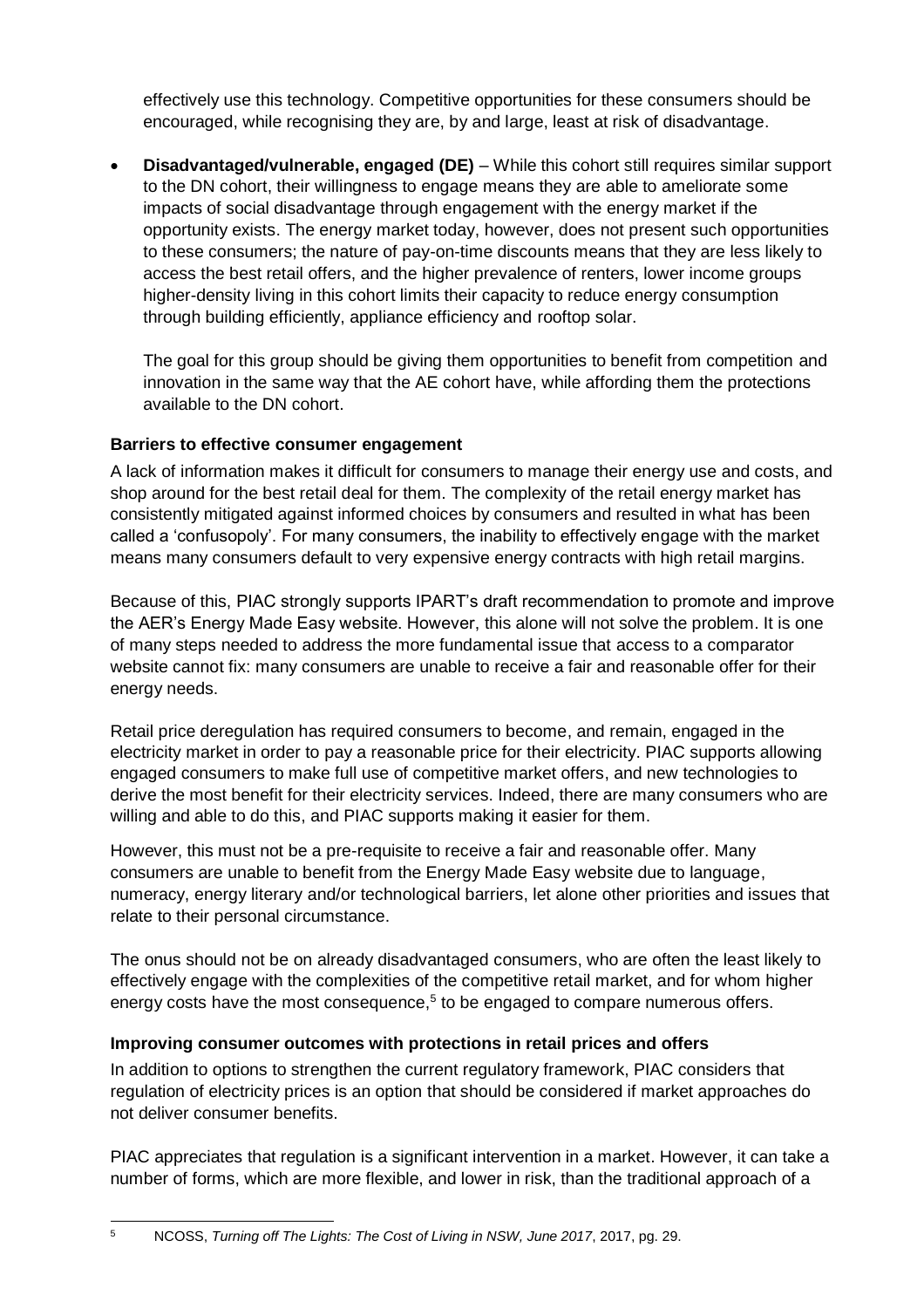single government- or regulator-determined price applied to all consumers (often at the expense of a consumer's ability to choose between different providers and offers).

For instance, it may include one or more of:

- setting a ceiling for the price that retailers can offer to all consumers. This price ceiling would necessarily be higher than an efficient cost of supplying electricity, to allow retail innovation and competition through retail offers below this level and/or additional features such as solar feed-in tariffs, but low enough to limit price-gouging of disengaged consumers.
- providing a social tariff to low-income and other disadvantaged consumers, set at or even below the purely efficient cost of supplying electricity.
- more prescription to allow for more consistent comparison of offers from the same retailer and between different retailers, such as common price structures, terminology and conditions around available discounts. Excessive prescription in price structure can, however, have perverse consequences of placing upward pressure on prices, as has been observed in the UK, so care needs to be taken in pursuing this option.
- more transparency in the cost breakdown of the retail component of the bill which can help highlight where excessive profits are being made from consumers.
- limitation on the use of pay-on-time discounting, which results in greater price dispersion to the detriment of already disadvantaged consumers who cannot pay their bills on time. Pay on time discounts are at best an inflated, non-cost reflective late payment fee in disguise, and at worst a pricing strategy that seeks to recovers the costs of hardship obligations from the same consumers they are intended to protect.
- restrictions on anti-competitive practices such as 'win-back' marketing which is discussed later in this submission.

## **Price sensitivity vs price responsiveness**

IPART have stated that

price discrimination often increases efficiency in markets compared to all units being sold at the same price at a constant mark up to the marginal costs of supply to recover fixed costs. By recovering fixed or sunk costs from less price sensitive customers (who will consume the good anyway), businesses can offer lower prices to more price sensitive customers to compete for their business.<sup>6</sup>

PIAC disagrees with this assessment in the context of the retail electricity market.

There is an important distinction to be made here between customers who are price sensitive and those who are price responsive. In economic theory, these two concepts are often one and the same and used interchangeably, but this is simply not the case in the reality of an electricity market.

As noted earlier, there are many barriers to consumers being fully engaged with the electricity market – in particular vulnerable and low-income consumers. In addition, there are barriers

 6 IPART, *Review of the performance and competitiveness of the retail electricity market in NSW – draft report*, Oct 2017, pg. 35.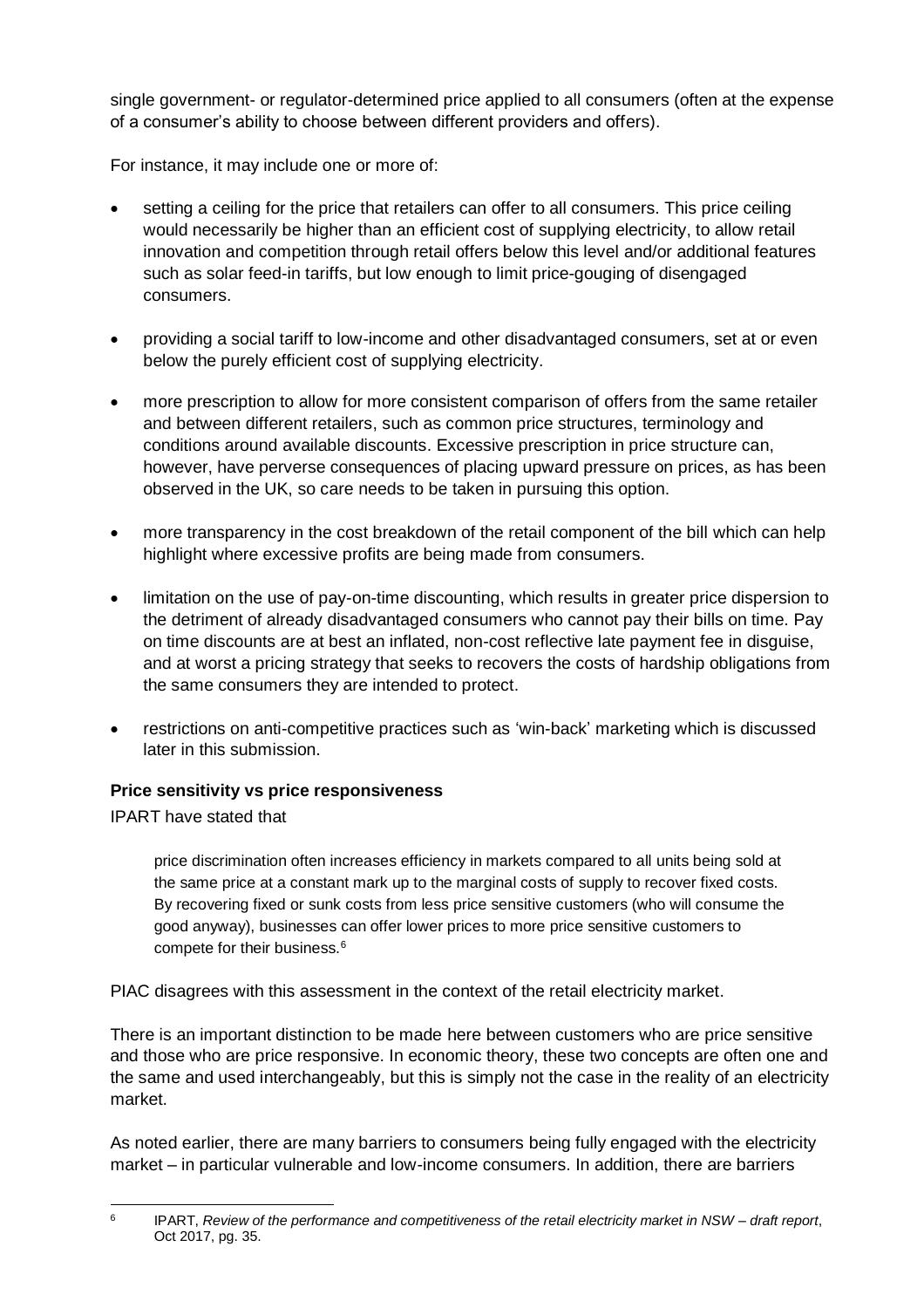which may prevent consumers also being able to change their energy consumption. This may include factors such as being unable to afford more efficient appliances, their tenancy status preventing them from installing behind the meter devices or improving building energy efficiency, or medical and family circumstance preventing them from changing their energy usage.

This means that many consumers who are very price sensitive (for whom a relatively small increase in the unit cost of energy may have a relatively large impact on their quality of life) cannot be price responsive (they are unable to respond to this price signal by moving to a different offer or changing their energy consumption).

Considering that greater price dispersion in energy in NSW occurs to the detriment of already disadvantaged consumers, PIAC disagrees strongly with any unqualified assessment that price variation should be seen as a sign of an effective retail market in NSW.

PIAC recommends that IPART considers the impact of price dispersion in terms of the outcomes for each of the four cohorts of consumers identified earlier in this submission.

#### **Much needed protections for embedded network residents**

PIAC strongly supports IPART's recommendation regarding protections for consumers in caravan or residential parks. PIAC has been active in advocating to address these issues along with other groups through processes such as the AEMC's review of regulatory arrangements for embedded networks as well as through the AER's issues paper on access to dispute resolution services for exempt customers.

#### **Barriers to entry for new retailers**

While IPART's analysis shows that independent rivalry (the market share of second-tier retailers) has been improving in recent years, PIAC notes that it still remains relatively low. As a result, 87% of NSW customers are still supplied by the "Big 3" retailers.

An issue PIAC is particularly concerned about 'win-back' marketing, which is prevalent among the "Big 3". This practice limits the ability of smaller retailers to grow their market share and, indeed, even enter the market.

Customer 'win-back' is the practice of an incumbent retailer, on becoming aware that another retailer has acquired their customer through market customer transfer processes, contacting that customer and offering to match or better the deal offered by the new retailer. This typically occurs during the cooling off period on the new contract, so there is no penalty for the consumer cancelling the new contract.

On the surface, 'win-back' seems to offer an immediate benefit to the customer in question, in the form of a cheaper energy contract. However, the practice appears to drive up the cost of customer acquisition for new retailers, making it hard for them obtain a viable market share, or deterring them from entering the market altogether. At the same time, the cost of customer retention for the incumbent retailer is relatively low.

Further, 'win-back' marketing has the hallmarks of anticompetitive behaviour, as it is possible only because the incumbent retailer is privy to information that the customer has initiated a change of retailer – no other retailer has access to this information.

PIAC is concerned that this limits the ability of new retailers to enter the market, resulting in less effective competition in the longer term.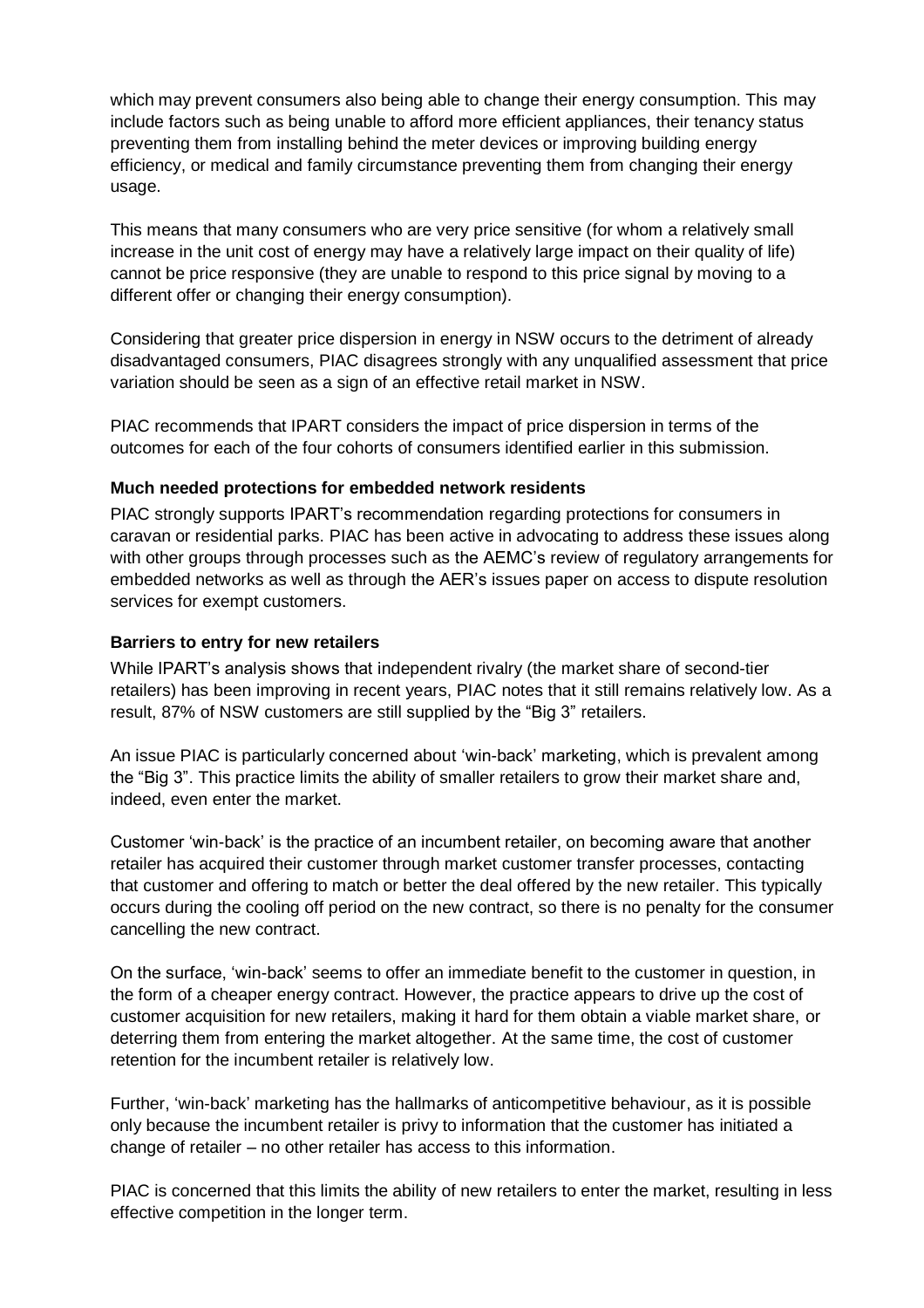The practice also only favours consumers who are engaged and penalises those who are disengaged by placing them on more expensive offers.

### **Retailer support for hardship customers**

In their August 2017 *Consumer Pulse* report, Choice reported that "energy prices remain the number one worry for Australians" with 82% of households concerned about their electricity bills.<sup>7</sup> Furthermore, the Council of Social Services of NSW (NCOSS) recently reported that eight, 13 and 20 per cent of the low-income consumers they surveyed were unaware of payment extension options, payment plans and hardship programs respectively.<sup>8</sup> The combination of community concern and the lack of knowledge about support programs highlights the need for retailers to identify customers who are at risk of hardship and provide access to appropriate support mechanisms as early as possible.

It is encouraging, therefore, to see that many retailers are advising hardship program customers of cheaper tariff plans that are available, and some are proactively moving these customers to cheaper plans.

However, retailers and IPART must be mindful that limiting this activity to customers on a hardship program means waiting until consumers have unmanageable debt due to their inability to pay successive bills and may cause avoidable hardship and distress.

To avoid such an outcome, PIAC is of the view that retailers should identify and contact potential hardship customers before they are in unmanageable debt. These consumers could include those who have recently been on hardship programs but not currently on them, those who have sought an extension on their bill payments and those who have received concessions such as from the NSW Government. This would allow consumers who are at risk of hardship to be supported as early as possible, so reducing the need for more drastic action, in particular disconnection.

In addition to existing or traditionally identified hardship customers, retailers should be aware of new potential hardship groups.

For many households, winter energy bills are the highest of the year. After the price increases announced for July 2017, the following electricity bills for many NSW households were their highest yet. Due to other cost of living pressures – most notably housing costs – many households will be less able to absorb this increase than they have been at other times.

As a result, high numbers of consumers who have not previously identified as 'hardship customers' may experience payment difficulty for the first time. This cohort may include families on middle incomes, people experiencing mortgage stress, and self-funded retirees. In many cases, these customers are unaware of their entitlement to retailer hardship support. They are disinclined to seek support, due to the stigma associated with seeking assistance, until the problem is exacerbated by accumulated debt and/or forgone expenditure on other essential products and services.

Retailers need to be aware of the increasing prevalence of hardship among these groups. PIAC would welcome moves to assist these customers as early as possible rather than waiting until

 $\overline{7}$ <sup>7</sup> Choice, *Consumer Pulse,* August 2017 < [https://www.choice.com.au/about-us/media](https://www.choice.com.au/about-us/media-releases/2017/august/consumer-pulse)[releases/2017/august/consumer-pulse](https://www.choice.com.au/about-us/media-releases/2017/august/consumer-pulse) >

<sup>8</sup> NCOSS, *Turning off The Lights: The Cost of Living in NSW, June 2017*, 2017, pg. 31.